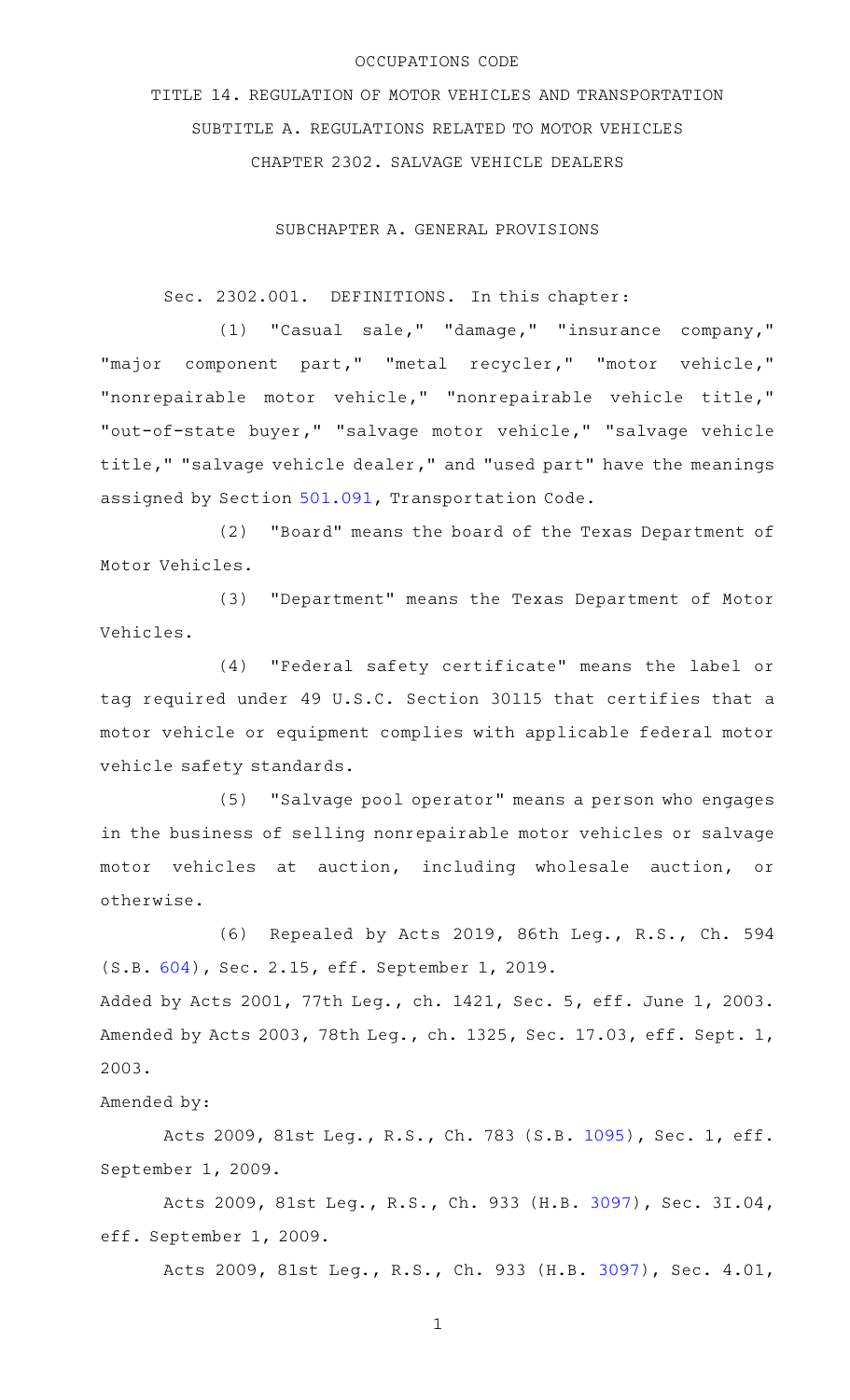eff. September 1, 2009.

Acts 2019, 86th Leg., R.S., Ch. 594 (S.B. [604](http://www.legis.state.tx.us/tlodocs/86R/billtext/html/SB00604F.HTM)), Sec. 2.15, eff. September 1, 2019.

Sec. 2302.0015. CONSENT TO ENTRY AND INSPECTION. (a) A person consents to an entry or inspection described by Subsection (b) by:

(1) accepting a license under this chapter; or

(2) engaging in a business or activity regulated under this chapter.

(b) For the purpose of enforcing or administering this chapter or Chapter [501](http://www.statutes.legis.state.tx.us/GetStatute.aspx?Code=TN&Value=501) or [502,](http://www.statutes.legis.state.tx.us/GetStatute.aspx?Code=TN&Value=502) Transportation Code, a member of the board, an employee or agent of the board or department, a member of the Public Safety Commission, an officer of the Department of Public Safety, or a peace officer may at a reasonable time:

(1) enter the premises of a business regulated under one of those chapters; and

(2) inspect or copy any document, record, vehicle, part, or other item regulated under one of those chapters.

 $(c)$  A person described by Subsection  $(a):$ 

(1) may not refuse or interfere with an entry or inspection under this section; and

(2) shall cooperate fully with a person conducting an inspection under this section to assist in the recovery of stolen motor vehicles and parts and to prevent the sale or transfer of stolen motor vehicles and parts.

(d) An entry or inspection occurs at a reasonable time for purposes of Subsection (b) if the entry or inspection occurs:

(1) during normal business hours of the person or activity regulated under this chapter; or

(2) while an activity regulated under this chapter is occurring on the premises.

Added by Acts 2003, 78th Leg., ch. 1325, Sec. 17.04, eff. Sept. 1, 2003.

Amended by:

Acts 2009, 81st Leg., R.S., Ch. 933 (H.B. [3097\)](http://www.legis.state.tx.us/tlodocs/81R/billtext/html/HB03097F.HTM), Sec. 3I.05, eff. September 1, 2009.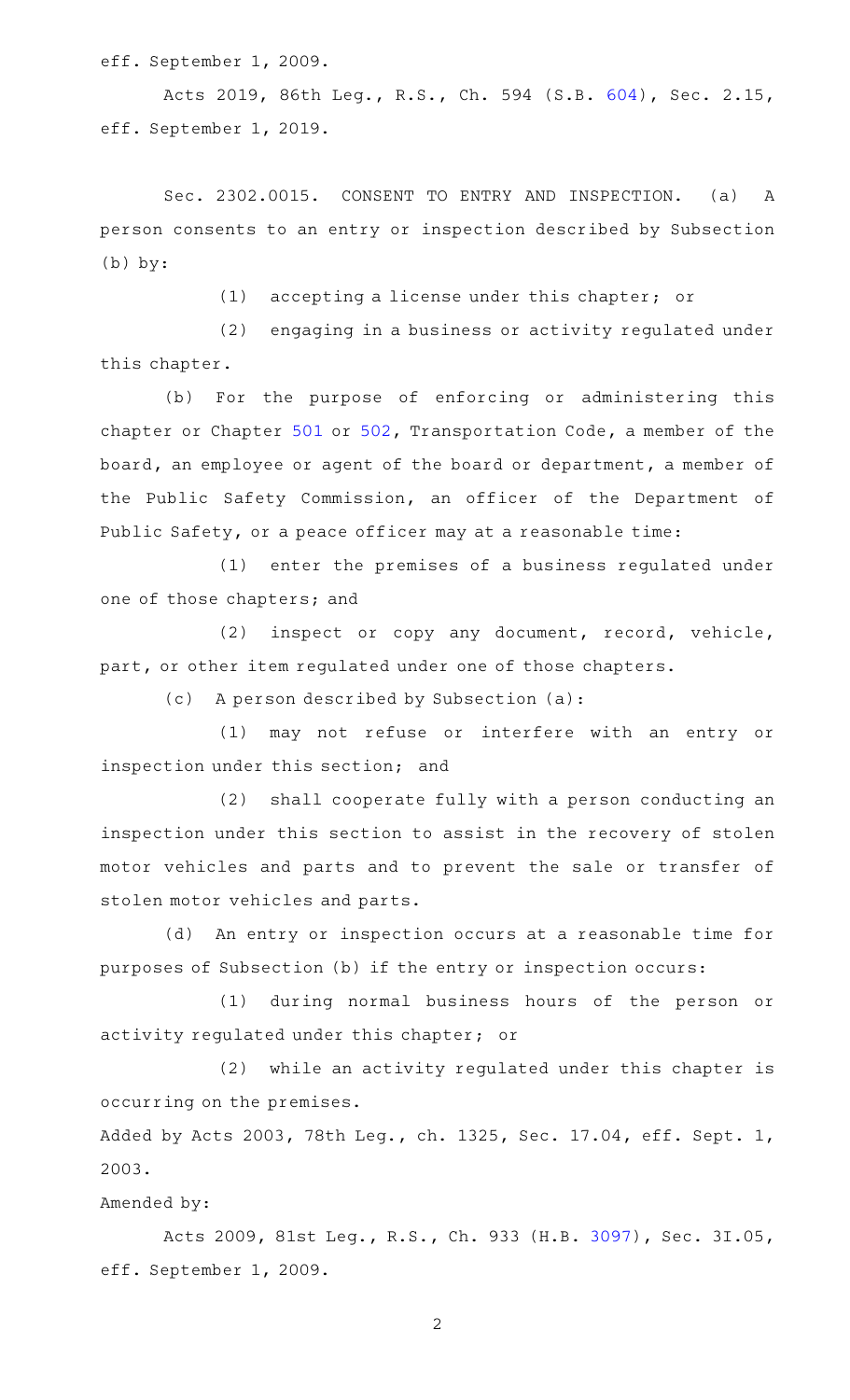Sec. 2302.005. APPLICABILITY OF CERTAIN MUNICIPAL ORDINANCES, LICENSES, AND PERMITS. This chapter:

(1) is in addition to any municipal ordinance relating to the regulation of a person who deals in nonrepairable or salvage motor vehicles or used parts; and

 $(2)$  does not prohibit the enforcement of a requirement of a municipal license or permit that is related to an activity regulated under this chapter.

Added by Acts 2001, 77th Leg., ch. 1421, Sec. 5, eff. June 1, 2003. Amended by Acts 2003, 78th Leg., ch. 1325, Sec. 17.05, eff. Sept. 1, 2003.

Sec. 2302.006. APPLICATION OF CHAPTER TO METAL RECYCLERS. (a) Except as provided by Subsections (b) and (c), this chapter does not apply to a transaction in which a metal recycler is a party.

(b) This chapter applies to a transaction in which a motor vehicle:

(1) is sold, transferred, released, or delivered to a metal recycler for the purpose of reuse or resale as a motor vehicle; and

 $(2)$  is used for that purpose.

(c) Sections  $2302.0015$  and  $2302.205$  apply to a metal recycler.

Added by Acts 2001, 77th Leg., ch. 1421, Sec. 5, eff. June 1, 2003. Amended by Acts 2003, 78th Leg., ch. 1325, Sec. 17.05, eff. Sept. 1, 2003.

Amended by:

Acts 2009, 81st Leg., R.S., Ch. 783 (S.B. [1095](http://www.legis.state.tx.us/tlodocs/81R/billtext/html/SB01095F.HTM)), Sec. 2, eff. September 1, 2009.

Acts 2009, 81st Leg., R.S., Ch. 933 (H.B. [3097\)](http://www.legis.state.tx.us/tlodocs/81R/billtext/html/HB03097F.HTM), Sec. 4.02, eff. September 1, 2009.

Sec. 2302.007. APPLICATION OF CHAPTER TO INSURANCE COMPANIES. This chapter does not apply to an insurance company. Added by Acts 2001, 77th Leg., ch. 1421, Sec. 5, eff. June 1, 2003.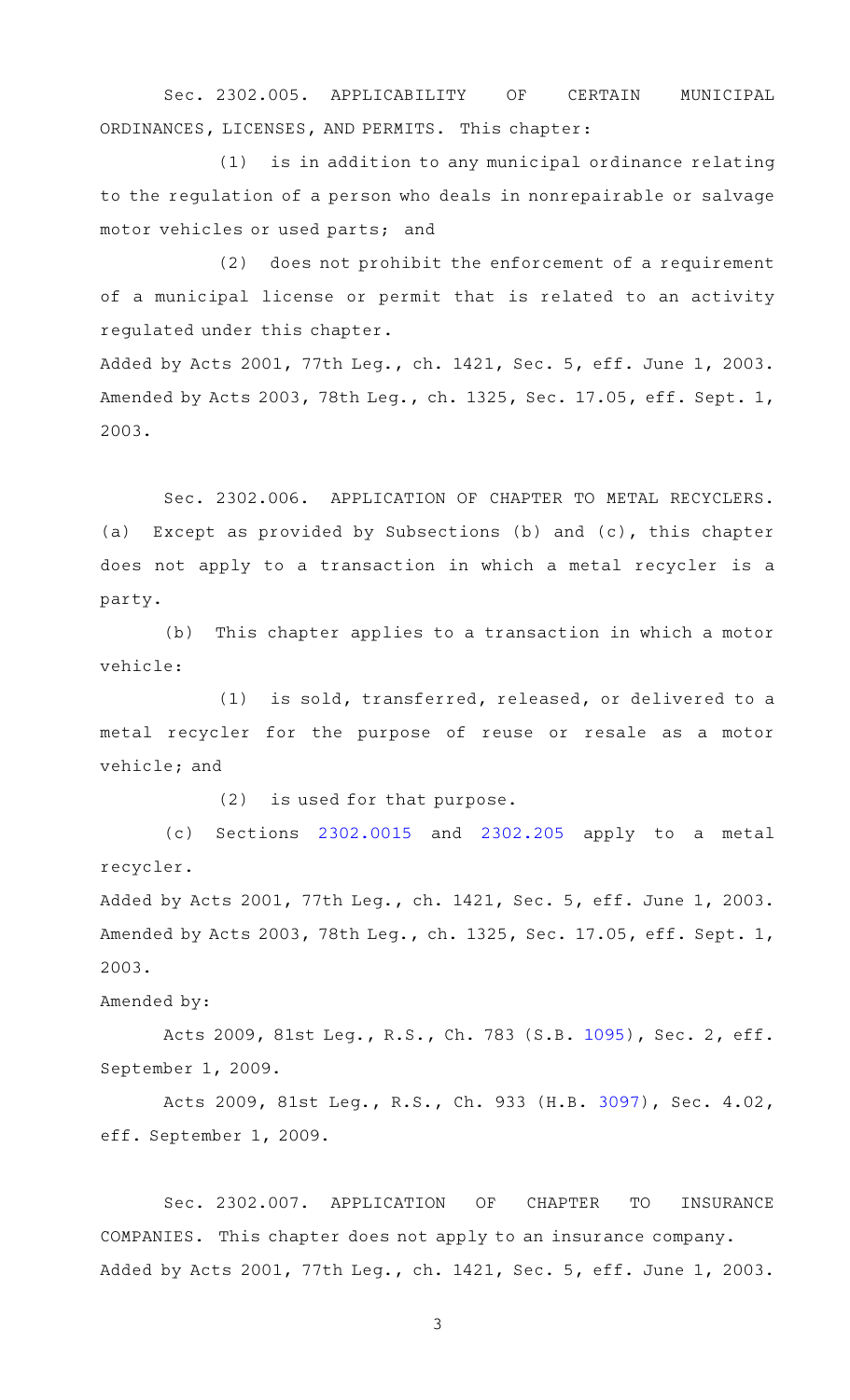Amended by Acts 2003, 78th Leg., ch. 1325, Sec. 17.05, eff. Sept. 1, 2003.

Sec. 2302.008. APPLICABILITY OF CHAPTER TO USED AUTOMOTIVE PARTS RECYCLERS. This chapter does not apply to a used automotive parts recycler licensed under Chapter [2309](http://www.statutes.legis.state.tx.us/GetStatute.aspx?Code=OC&Value=2309). Added by Acts 2009, 81st Leg., R.S., Ch. 783 (S.B. [1095](http://www.legis.state.tx.us/tlodocs/81R/billtext/html/SB01095F.HTM)), Sec. 3, eff. September 1, 2009. Added by Acts 2009, 81st Leg., R.S., Ch. 933 (H.B. [3097](http://www.legis.state.tx.us/tlodocs/81R/billtext/html/HB03097F.HTM)), Sec. 4.03,

eff. September 1, 2009.

Sec. 2302.009. APPLICABILITY OF CHAPTER TO CERTAIN GENERAL DISTINGUISHING NUMBER HOLDERS. This chapter applies to the holder of an independent motor vehicle dealer 's general distinguishing number issued under Chapter [503,](http://www.statutes.legis.state.tx.us/GetStatute.aspx?Code=TN&Value=503) Transportation Code, in the same manner as this chapter applies to a salvage vehicle dealer if the holder of the general distinguishing number:

(1) acts as a salvage vehicle dealer or rebuilder; or

(2) stores or displays a motor vehicle as an agent or escrow agent of an insurance company. Added by Acts 2019, 86th Leg., R.S., Ch. 279 (H.B. [1667](http://www.legis.state.tx.us/tlodocs/86R/billtext/html/HB01667F.HTM)), Sec. 1, eff. September 1, 2019.

Sec. 2302.010. REBUILDING OF ASSEMBLED VEHICLE PROHIBITED. A salvage vehicle dealer may not, as part of engaging in a business or activity regulated under this chapter, rebuild an assembled vehicle, as defined by Section [731.001,](http://www.statutes.legis.state.tx.us/GetStatute.aspx?Code=TN&Value=731.001) Transportation Code.

Added by Acts 2019, 86th Leg., R.S., Ch. 1079 (H.B. [1755\)](http://www.legis.state.tx.us/tlodocs/86R/billtext/html/HB01755F.HTM), Sec. 2, eff. September 1, 2019.

Redesignated from Occupations Code, Section [2302.009](http://www.statutes.legis.state.tx.us/GetStatute.aspx?Code=OC&Value=2302.009) by Acts 2021, 87th Leg., R.S., Ch. 915 (H.B. [3607](http://www.legis.state.tx.us/tlodocs/87R/billtext/html/HB03607F.HTM)), Sec. 21.001(62), eff. September 1, 2021.

## SUBCHAPTER B. BOARD POWERS AND DUTIES

Sec. 2302.051. RULES AND ENFORCEMENT POWERS. The board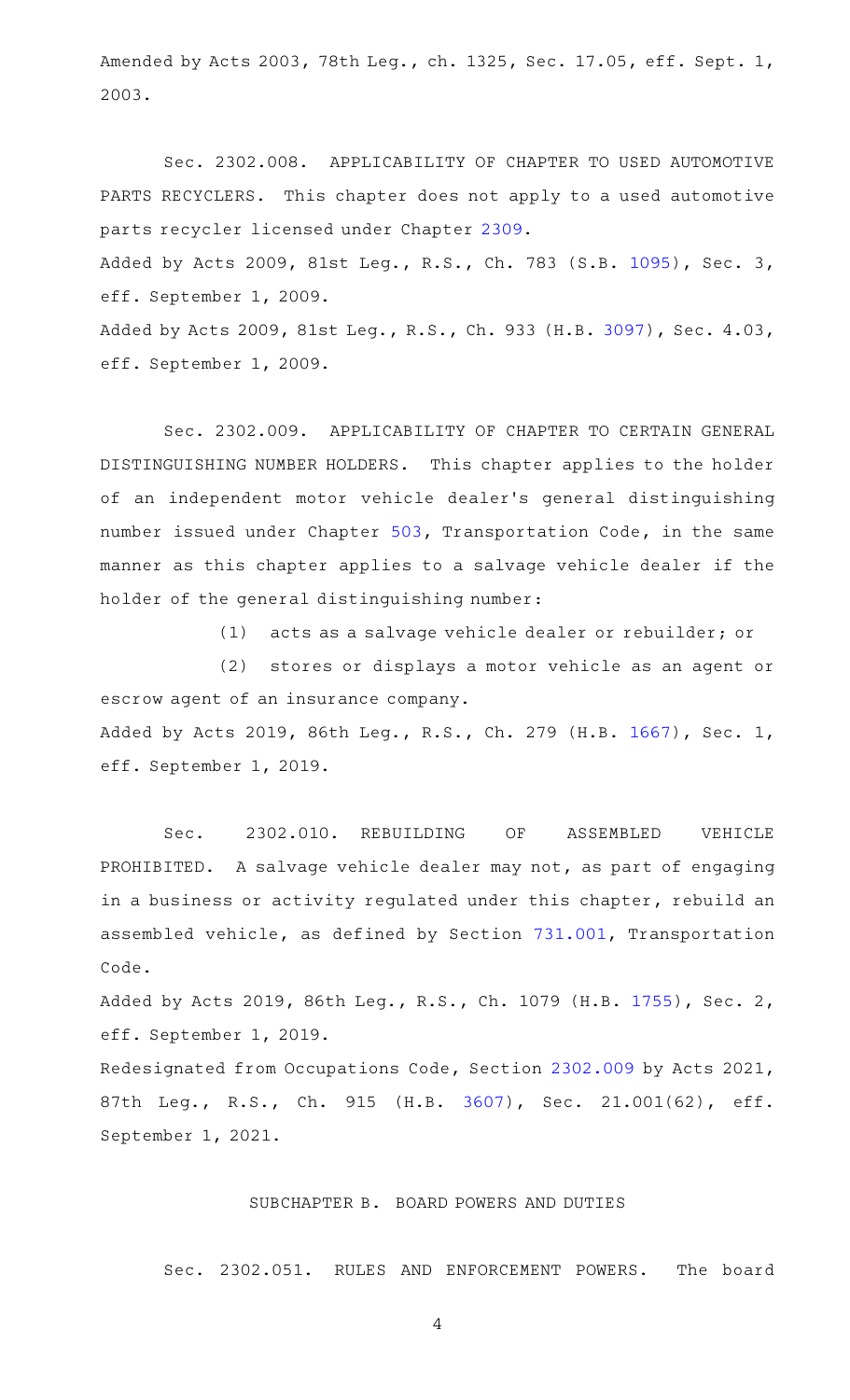shall adopt rules as necessary to administer this chapter and may take other action as necessary to enforce this chapter. Added by Acts 2001, 77th Leg., ch. 1421, Sec. 5, eff. June 1, 2003. Amended by Acts 2003, 78th Leg., ch. 1325, Sec. 17.05, eff. Sept. 1, 2003.

Amended by:

Acts 2009, 81st Leg., R.S., Ch. 933 (H.B. [3097\)](http://www.legis.state.tx.us/tlodocs/81R/billtext/html/HB03097F.HTM), Sec. 3I.07, eff. September 1, 2009.

Sec. 2302.052. DUTY TO SET FEES. The board shall set application fees, license fees, renewal fees, and other fees as required to implement this chapter. The board shall set the fees in amounts reasonable and necessary to implement and enforce this chapter.

Added by Acts 2001, 77th Leg., ch. 1421, Sec. 5, eff. June 1, 2003. Amended by Acts 2003, 78th Leg., ch. 1325, Sec. 17.05, eff. Sept. 1, 2003.

Amended by:

Acts 2009, 81st Leg., R.S., Ch. 933 (H.B. [3097\)](http://www.legis.state.tx.us/tlodocs/81R/billtext/html/HB03097F.HTM), Sec. 3I.07, eff. September 1, 2009.

Sec. 2302.053. RULES RESTRICTING ADVERTISING OR COMPETITIVE BIDDING. (a) The board may not adopt a rule under Section [2302.051](http://www.statutes.legis.state.tx.us/GetStatute.aspx?Code=OC&Value=2302.051) restricting advertising or competitive bidding by a person who holds a license issued under this chapter except to prohibit false, misleading, or deceptive practices by the person.

(b) The board may not include in its rules to prohibit false, misleading, or deceptive practices a rule that:

 $(1)$  restricts the use of any advertising medium;

(2) restricts the person's personal appearance or use of the person's voice in an advertisement;

(3) relates to the size or duration of an advertisement by the person; or

 $(4)$  restricts the use of a trade name in advertising by the person.

Added by Acts 2001, 77th Leg., ch. 1421, Sec. 5, eff. June 1, 2003. Amended by: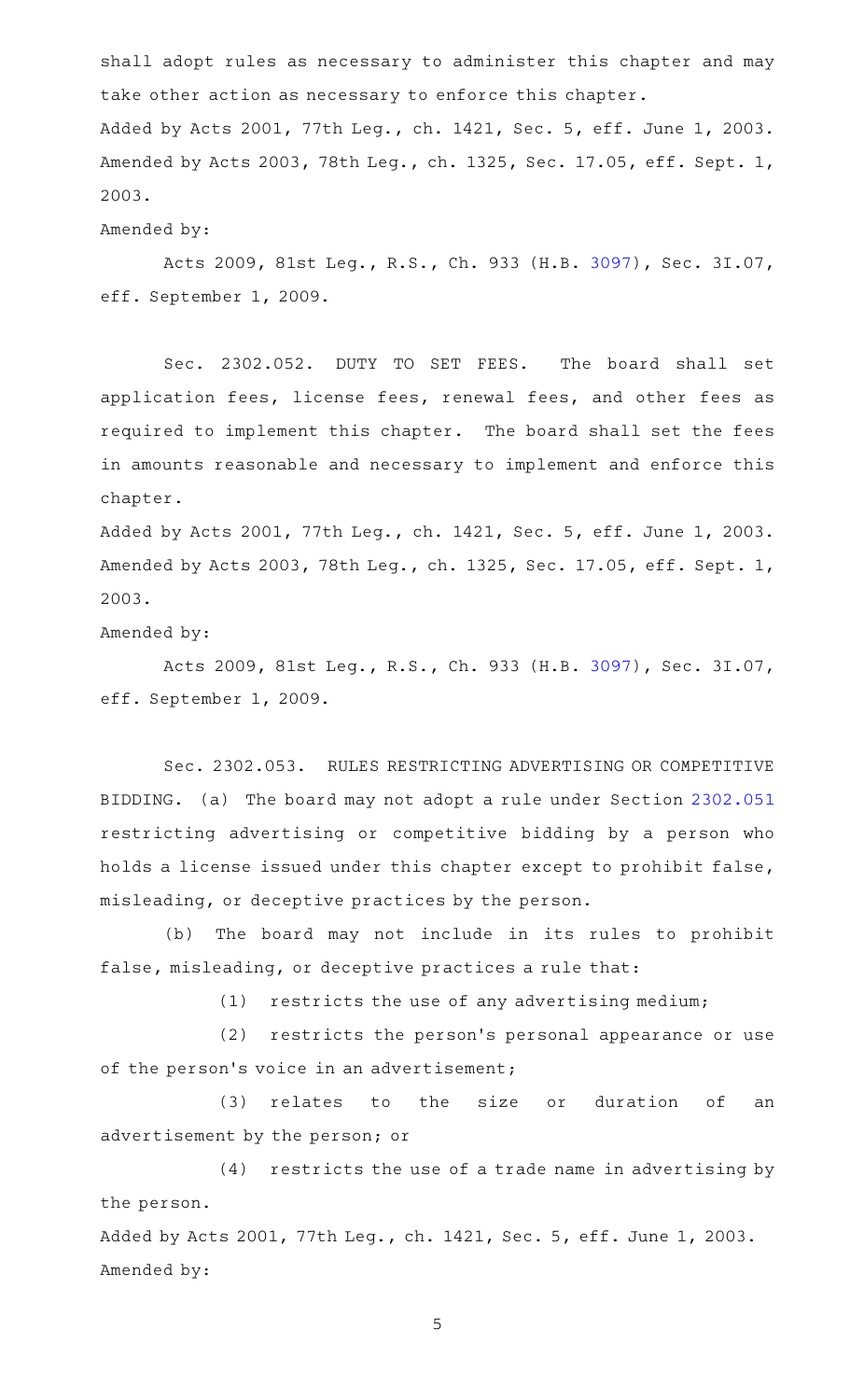Acts 2009, 81st Leg., R.S., Ch. 933 (H.B. [3097\)](http://www.legis.state.tx.us/tlodocs/81R/billtext/html/HB03097F.HTM), Sec. 3I.07, eff. September 1, 2009.

#### SUBCHAPTER C. LICENSE REQUIREMENTS

Text of section as amended by Acts 2019, 86th Leg., R.S., Ch. 279 (H.B. [1667\)](http://www.legis.state.tx.us/tlodocs/86R/billtext/html/HB01667F.HTM), Sec. 2

For text of section as amended by Acts 2019, 86th Leg., R.S., Ch. 594 (S.B. [604\)](http://www.legis.state.tx.us/tlodocs/86R/billtext/html/SB00604F.HTM), Sec. 2.08, see other Sec. 2302.101.

Sec. 2302.101. LICENSE OR DEALER'S GENERAL DISTINGUISHING NUMBER REQUIRED. Unless a person holds a salvage vehicle dealer license issued under this chapter or an independent motor vehicle dealer 's general distinguishing number issued under Chapter [503](http://www.statutes.legis.state.tx.us/GetStatute.aspx?Code=TN&Value=503), Transportation Code, the person may not:

(1) act as a salvage vehicle dealer or rebuilder; or

(2) store or display a motor vehicle as an agent or escrow agent of an insurance company.

Added by Acts 2001, 77th Leg., ch. 1421, Sec. 5, eff. June 1, 2003. Amended by Acts 2003, 78th Leg., ch. 1325, Sec. 17.05, eff. Sept. 1, 2003.

Amended by:

Acts 2019, 86th Leg., R.S., Ch. 279 (H.B. [1667](http://www.legis.state.tx.us/tlodocs/86R/billtext/html/HB01667F.HTM)), Sec. 2, eff. September 1, 2019.

Text of section as amended by Acts 2019, 86th Leg., R.S., Ch. 594 (S.B. [604\)](http://www.legis.state.tx.us/tlodocs/86R/billtext/html/SB00604F.HTM), Sec. 2.08

For text of section as amended by Acts 2019, 86th Leg., R.S., Ch.

279 (H.B. [1667\)](http://www.legis.state.tx.us/tlodocs/86R/billtext/html/HB01667F.HTM), Sec. 2, see other Sec. 2302.101.

Sec. 2302.101. SALVAGE VEHICLE DEALER LICENSE. (a) Unless a person holds a salvage vehicle dealer license issued under this chapter, the person may not:

(1) act as a salvage vehicle dealer or rebuilder; or

(2) store or display a motor vehicle as an agent or escrow agent of an insurance company.

(b) A person who holds a salvage vehicle dealer license issued under this chapter may perform any of the activities of a salvage vehicle dealer, including: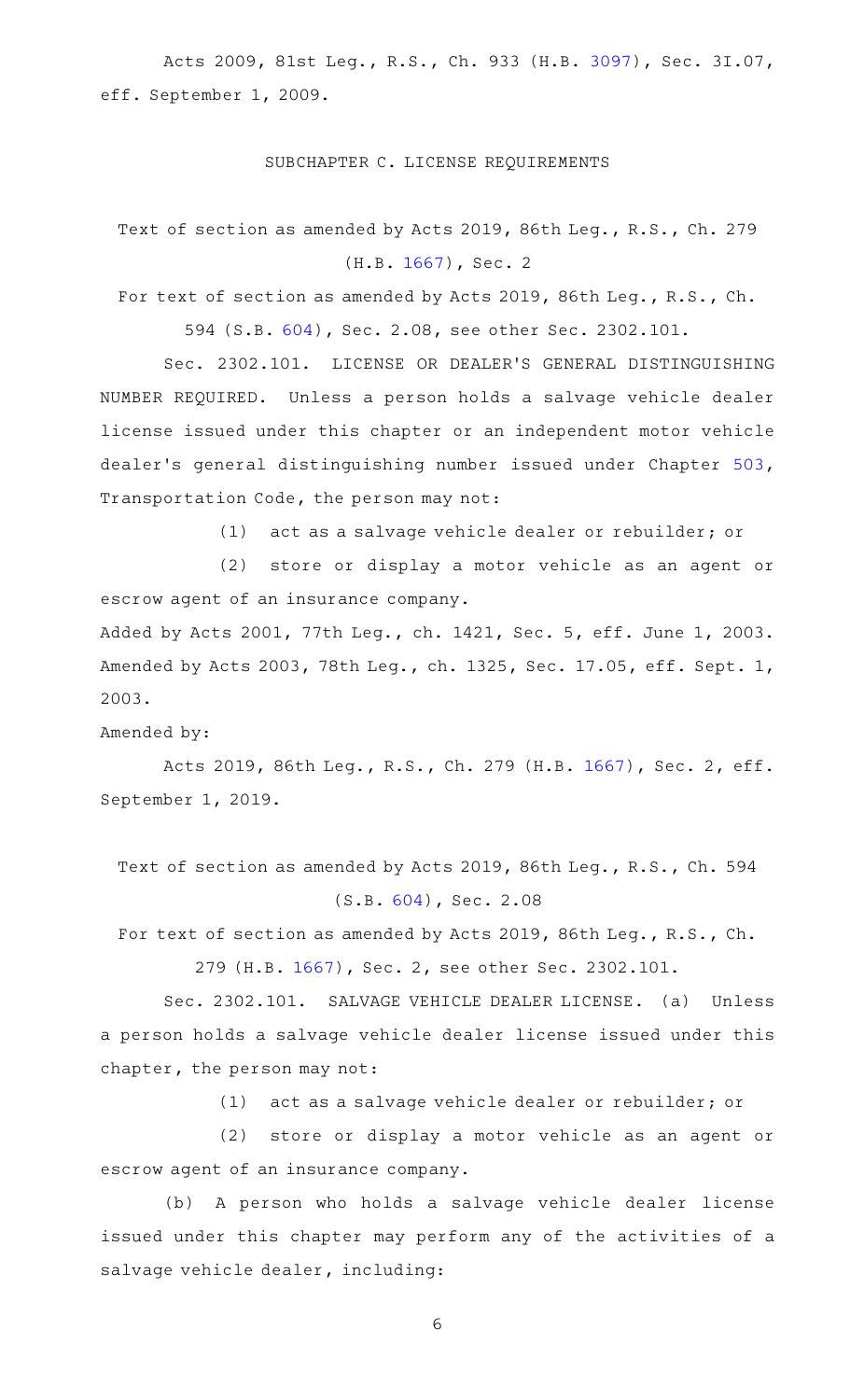(1) buying salvage motor vehicles and nonrepairable motor vehicles or selling salvage motor vehicles and nonrepairable motor vehicles that have been issued a salvage vehicle title or nonrepairable vehicle title, as appropriate;

(2) engaging in the business of selling nonrepairable motor vehicles or salvage motor vehicles at auction, including wholesale auction;

(3) offering or negotiating to sell or buy salvage motor vehicles or nonrepairable motor vehicles owned by a license holder and to be purchased or sold by another license holder;

(4) acting as the agent or representative of a license holder in performing an act described by Subdivision (3); and

(5) acquiring and repairing, rebuilding, or reconstructing for operation on a public highway more than five salvage motor vehicles in a calendar year.

Added by Acts 2001, 77th Leg., ch. 1421, Sec. 5, eff. June 1, 2003. Amended by Acts 2003, 78th Leg., ch. 1325, Sec. 17.05, eff. Sept. 1, 2003.

Amended by:

Acts 2019, 86th Leg., R.S., Ch. 594 (S.B. [604](http://www.legis.state.tx.us/tlodocs/86R/billtext/html/SB00604F.HTM)), Sec. 2.08, eff. September 1, 2019.

Sec. 2302.103. APPLICATION FOR SALVAGE VEHICLE DEALER LICENSE. To apply for a salvage vehicle dealer license, a person must submit to the department an application on a form prescribed by the department and the application fee.

Added by Acts 2001, 77th Leg., ch. 1421, Sec. 5, eff. June 1, 2003. Amended by:

Acts 2009, 81st Leg., R.S., Ch. 783 (S.B. [1095](http://www.legis.state.tx.us/tlodocs/81R/billtext/html/SB01095F.HTM)), Sec. 4, eff. September 1, 2009.

Acts 2009, 81st Leg., R.S., Ch. 933 (H.B. [3097\)](http://www.legis.state.tx.us/tlodocs/81R/billtext/html/HB03097F.HTM), Sec. 4.04, eff. September 1, 2009.

Acts 2013, 83rd Leg., R.S., Ch. 1135 (H.B. [2741](http://www.legis.state.tx.us/tlodocs/83R/billtext/html/HB02741F.HTM)), Sec. 36, eff. September 1, 2013.

Acts 2019, 86th Leg., R.S., Ch. 594 (S.B. [604](http://www.legis.state.tx.us/tlodocs/86R/billtext/html/SB00604F.HTM)), Sec. 2.09, eff. September 1, 2019.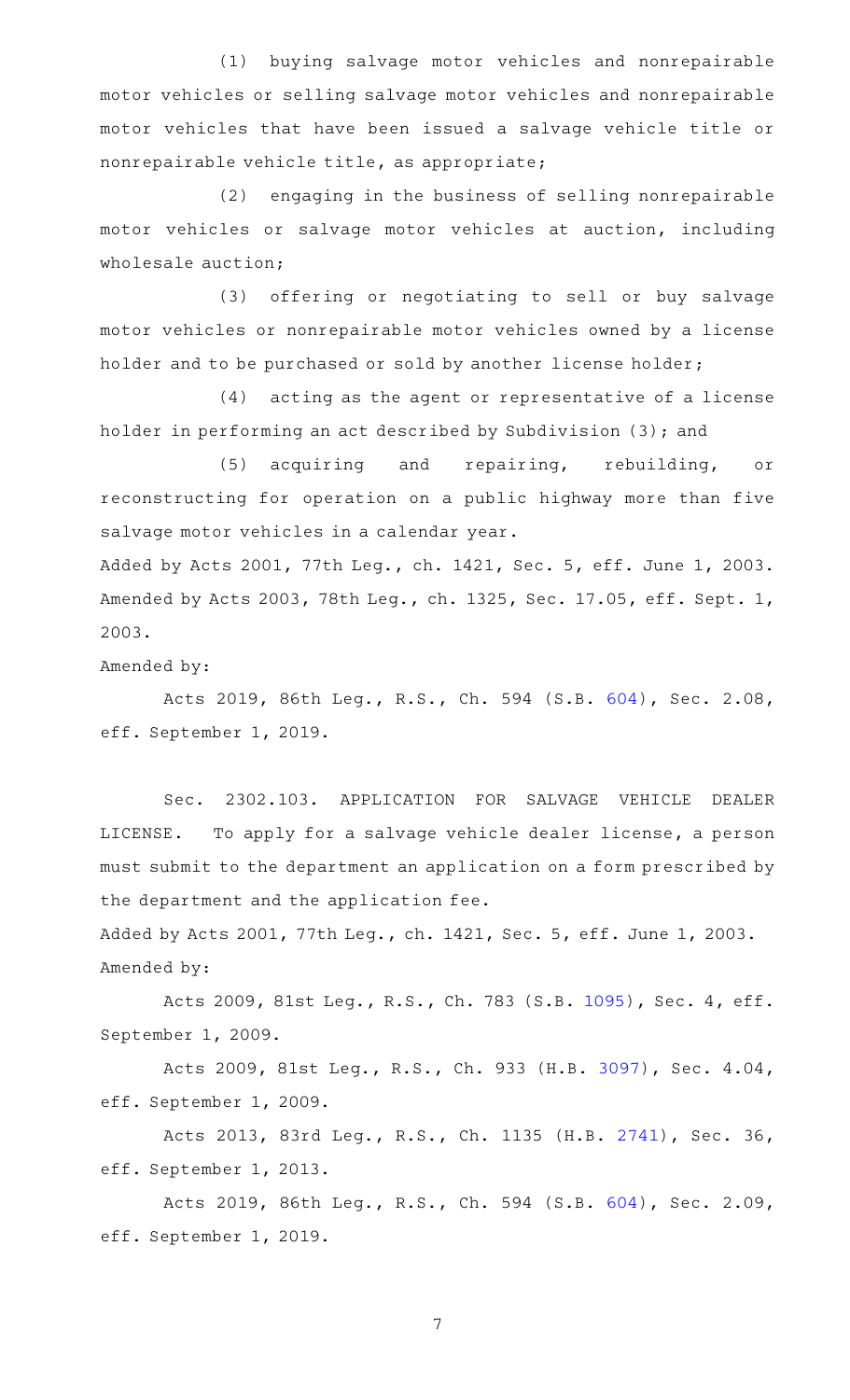Sec. 2302.104. CONTENTS OF APPLICATION. (a) An application for a salvage vehicle dealer license must include:

 $(1)$  the name, business address, and business telephone number of the applicant;

(2) the name under which the applicant proposes to conduct business;

 $(3)$  the location, by number, street, and municipality, of each office at which the applicant proposes to conduct business;

(4) a statement indicating whether the applicant previously applied for a license under this chapter and, if so, a statement indicating the result of the previous application and indicating whether the applicant has ever been the holder of a license issued under this chapter that was revoked or suspended;

 $(5)$  a statement of the previous history, record, and associations of the applicant to the extent sufficient to establish, to the satisfaction of the department, the business reputation and character of the applicant;

(6) the applicant's federal tax identification number, if any;

 $(7)$  the applicant's state sales tax number; and

(8) any other information required by rules adopted under this chapter.

(b) In addition to the information required by Subsection (a), the application of a corporation must include:

 $(1)$  the state of its incorporation;

 $(2)$  the name, address, date of birth, and social security number of each principal officer or director of the corporation;

 $(3)$  a statement of the previous history, record, and associations of each officer and each director to the extent sufficient to establish, to the satisfaction of the department, the business reputation and character of the applicant; and

 $(4)$  a statement showing whether an officer, director, or employee of the applicant has been refused a license as a salvage vehicle dealer or has been the holder of a license issued under this chapter that was revoked or suspended.

(c) In addition to the information required by Subsection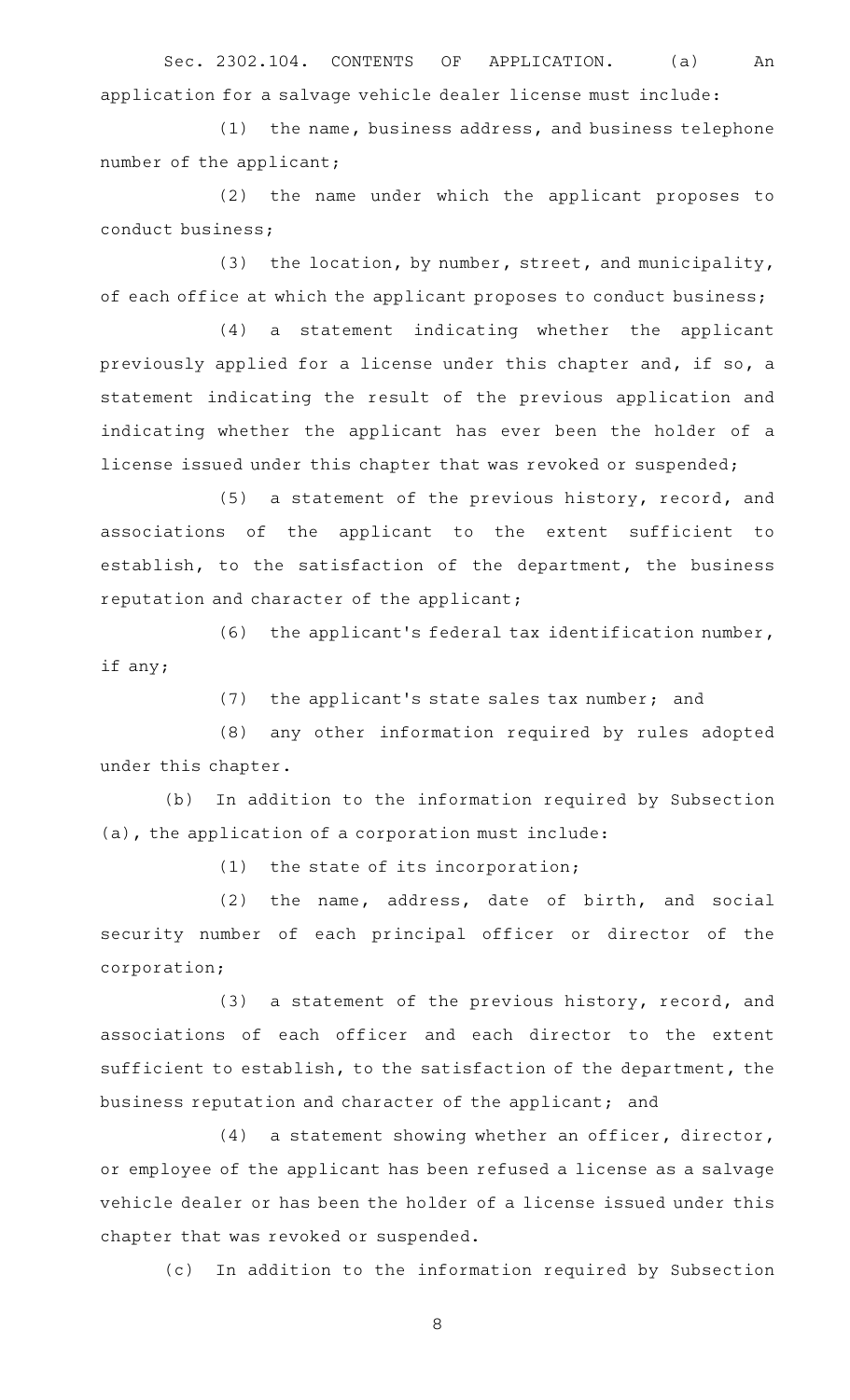(a), the application of a partnership must include:

 $(1)$  the name, address, date of birth, and social security number of each owner or partner;

(2) a statement of the previous history, record, and associations of each owner and each partner to the extent sufficient to establish, to the satisfaction of the department, the business reputation and character of the applicant; and

(3) a statement showing whether an owner, partner, or employee of the applicant has been refused a license as a salvage vehicle dealer or has been the holder of a license issued under this chapter that was revoked or suspended.

Added by Acts 2001, 77th Leg., ch. 1421, Sec. 5, eff. June 1, 2003.

Sec. 2302.105. DEPARTMENT INVESTIGATION. (a) The department may not issue a license under this chapter until the department completes an investigation of the applicant 's qualifications.

(b) The department shall conduct the investigation not later than the 15th day after the date the department receives the application. The department shall report to the applicant the results of the investigation.

Added by Acts 2001, 77th Leg., ch. 1421, Sec. 5, eff. June 1, 2003.

Sec. 2302.106. LICENSE ISSUANCE. (a) The department shall issue a license to an applicant who meets the license qualifications adopted under this chapter and pays the required fees.

(b) A license may not be issued in a fictitious name that may be confused with or is similar to that of a governmental entity or that is otherwise deceptive or misleading to the public. Added by Acts 2001, 77th Leg., ch. 1421, Sec. 5, eff. June 1, 2003.

Sec. 2302.108. DISCIPLINARY ACTION. (a) The department may deny, suspend, revoke, or reinstate a license issued under this chapter.

(b) The board by rule shall establish the grounds for denial, suspension, revocation, or reinstatement of a license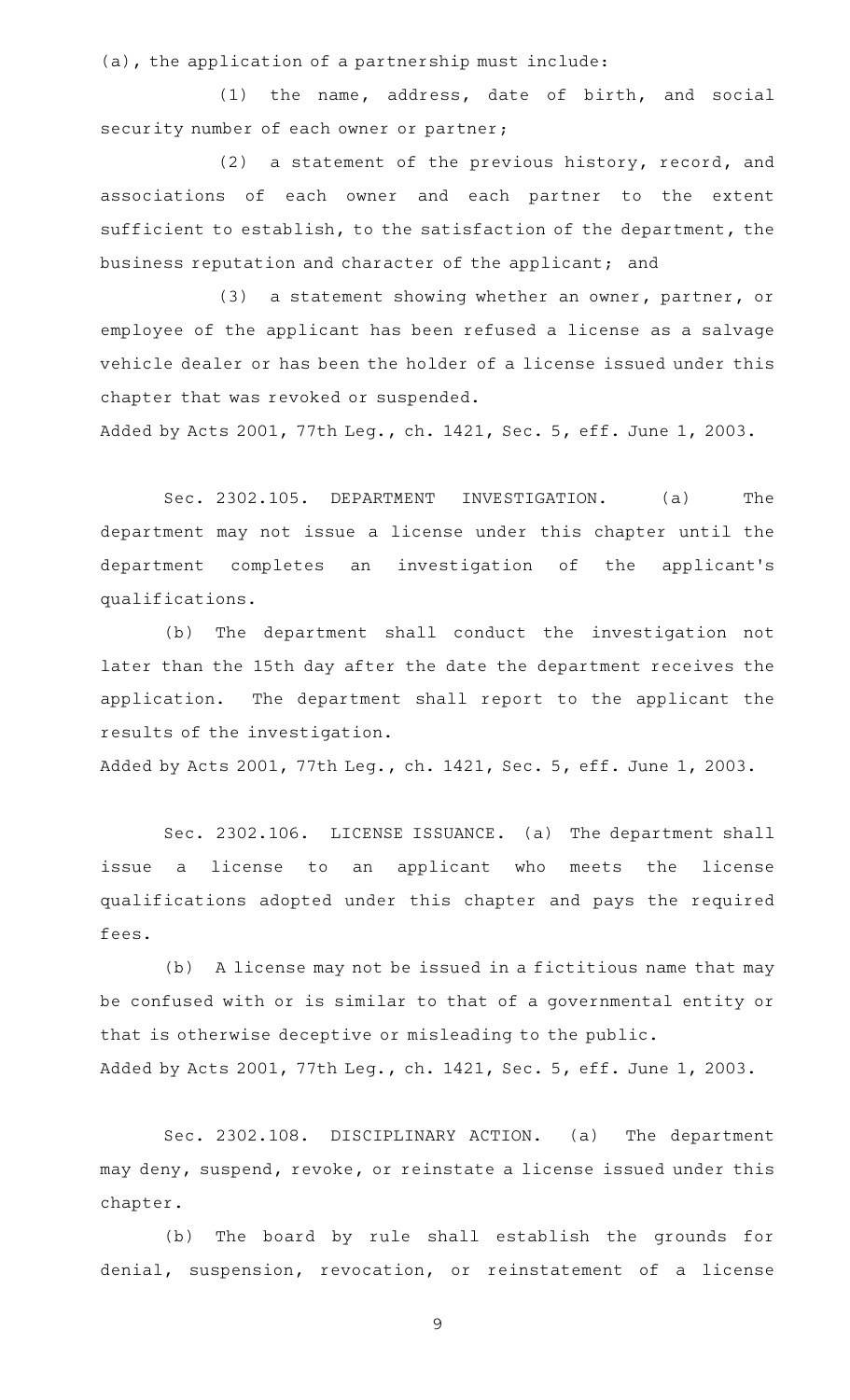issued under this chapter and the procedures for disciplinary action. A rule adopted under this subsection may not conflict with a rule adopted by the State Office of Administrative Hearings.

(c) A proceeding under this section is subject to Chapter [2001](http://www.statutes.legis.state.tx.us/GetStatute.aspx?Code=GV&Value=2001), Government Code.

(d) A person whose license is revoked may not apply for a new license before the first anniversary of the date of the revocation. Added by Acts 2001, 77th Leg., ch. 1421, Sec. 5, eff. June 1, 2003. Amended by:

Acts 2009, 81st Leg., R.S., Ch. 933 (H.B. [3097\)](http://www.legis.state.tx.us/tlodocs/81R/billtext/html/HB03097F.HTM), Sec. 3I.08, eff. September 1, 2009.

## SUBCHAPTER D. LICENSE EXPIRATION AND RENEWAL

Sec. 2302.151. LICENSE EXPIRATION. (a) A license issued under this chapter is valid for the period prescribed by the board.

(b) A person whose license has expired may not engage in the activities that require a license until the license has been renewed under this subchapter.

(c) If the board prescribes the term of a license under this chapter for a period other than one year, the board shall prorate the applicable fee required under this chapter as necessary to reflect the term of the license.

Added by Acts 2001, 77th Leg., ch. 1421, Sec. 5, eff. June 1, 2003. Amended by:

Acts 2019, 86th Leg., R.S., Ch. 594 (S.B. [604](http://www.legis.state.tx.us/tlodocs/86R/billtext/html/SB00604F.HTM)), Sec. 2.10, eff. September 1, 2019.

Sec. 2302.152. NOTICE OF EXPIRATION. Not later than the 31st day before the expiration date of a person's license, the department shall send written notice of the impending expiration to the person at the person's last known address according to department records.

Added by Acts 2001, 77th Leg., ch. 1421, Sec. 5, eff. June 1, 2003.

Sec. 2302.153. PROCEDURES FOR RENEWAL. (a) A person who is otherwise eligible to renew a license issued under this chapter may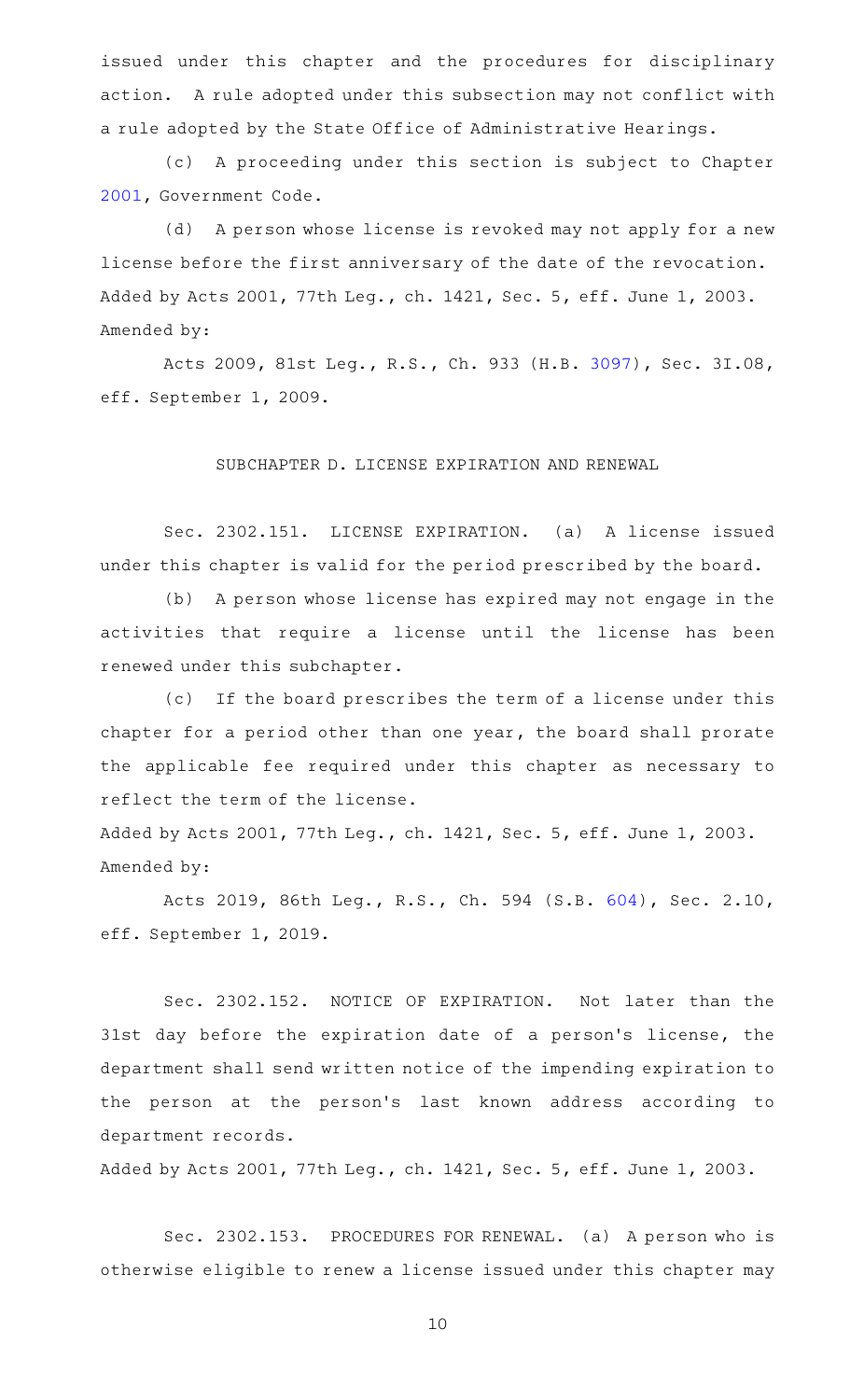renew an unexpired license by paying the required renewal fee to the department on or before the expiration date of the license.

(b) A person whose license has been expired for 90 days or less may renew the license by paying to the department a renewal fee that is equal to 1-1/2 times the normally required renewal fee.

(c) A person whose license has been expired for more than 90 days but less than one year may renew the license by paying to the department a renewal fee that is equal to two times the normally required renewal fee.

(d) A person whose license has been expired for one year or longer may not renew the license. The person may obtain a new license by complying with the requirements and procedures for obtaining an original license.

(e)AAA person who was licensed in this state, moved to another state, and has been doing business in the other state for the two years preceding the date of application may renew an expired license. The person must pay to the department a renewal fee that is equal to two times the normally required renewal fee. Added by Acts 2001, 77th Leg., ch. 1421, Sec. 5, eff. June 1, 2003.

#### SUBCHAPTER E. CONDUCTING BUSINESS

Sec. 2302.201. DUTIES ON ACQUISITION OF SALVAGE MOTOR VEHICLE. (a) Except as provided by Section [501.0935](http://www.statutes.legis.state.tx.us/GetStatute.aspx?Code=TN&Value=501.0935), Transportation Code, a salvage vehicle dealer who acquires ownership of a salvage motor vehicle from an owner must receive from the owner a properly assigned title.

(b) The dealer shall comply with Subchapter [E](http://www.statutes.legis.state.tx.us/GetStatute.aspx?Code=TN&Value=501.091), Chapter  $501$ , Transportation Code.

Added by Acts 2001, 77th Leg., ch. 1421, Sec. 5, eff. June 1, 2003. Amended by Acts 2003, 78th Leg., ch. 1325, Sec. 17.07, eff. Sept. 1, 2003.

## Amended by:

Acts 2011, 82nd Leg., R.S., Ch. 1136 (H.B. [1422](http://www.legis.state.tx.us/tlodocs/82R/billtext/html/HB01422F.HTM)), Sec. 6, eff. September 1, 2011.

Sec. 2302.202. RECORDS OF PURCHASES. A salvage vehicle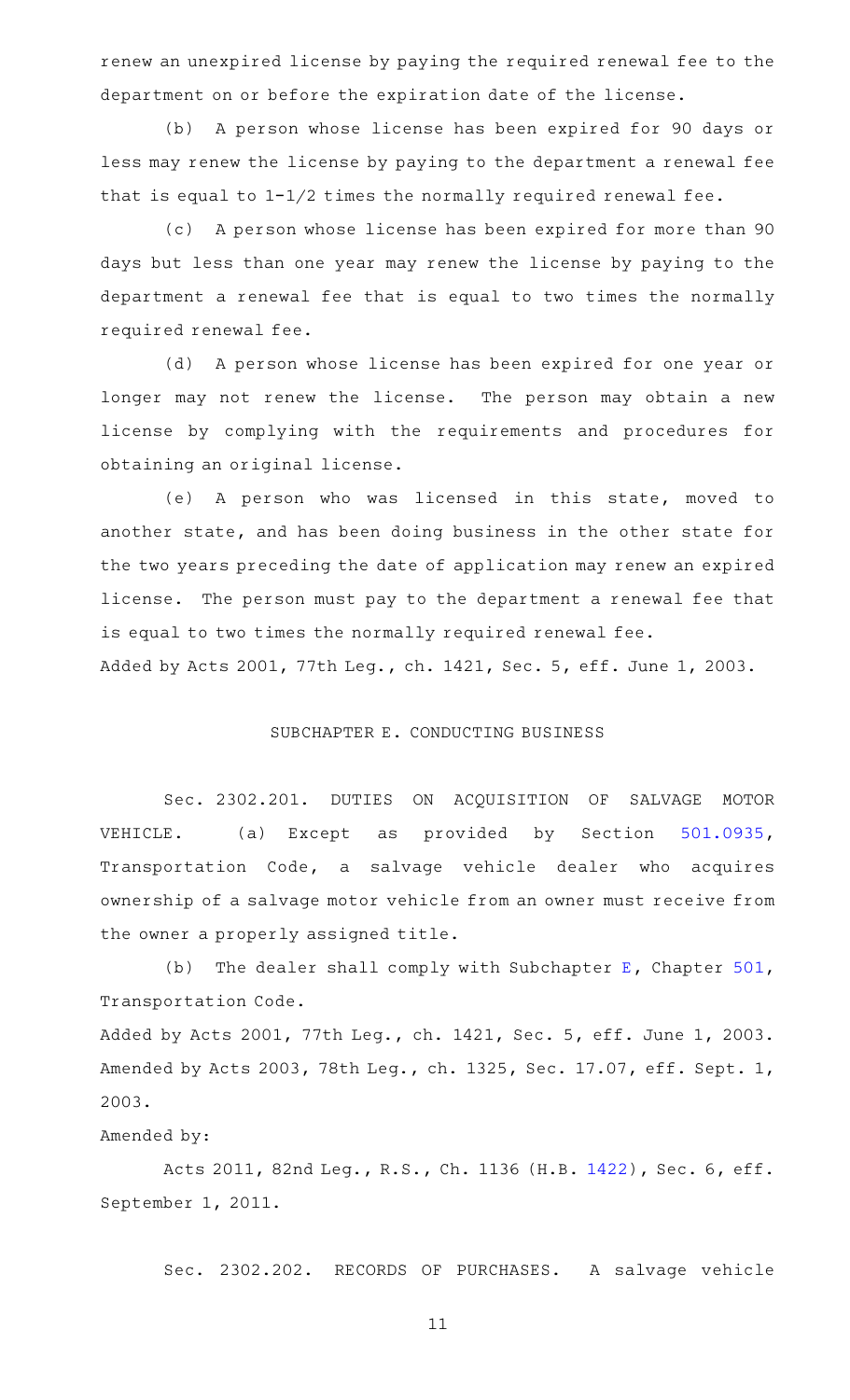dealer shall maintain a record of each salvage motor vehicle purchased or sold by the dealer.

Added by Acts 2001, 77th Leg., ch. 1421, Sec. 5, eff. June 1, 2003. Amended by Acts 2003, 78th Leg., ch. 1325, Sec. 17.07, eff. Sept. 1, 2003.

## Amended by:

Acts 2009, 81st Leg., R.S., Ch. 783 (S.B. [1095](http://www.legis.state.tx.us/tlodocs/81R/billtext/html/SB01095F.HTM)), Sec. 6, eff. September 1, 2009.

Acts 2009, 81st Leg., R.S., Ch. 933 (H.B. [3097\)](http://www.legis.state.tx.us/tlodocs/81R/billtext/html/HB03097F.HTM), Sec. 4.06, eff. September 1, 2009.

Sec. 2302.203. REGISTRATION OF NEW BUSINESS LOCATION. Before moving a place of business or opening an additional place of business, a salvage vehicle dealer must register the new location with the department.

Added by Acts 2001, 77th Leg., ch. 1421, Sec. 5, eff. June 1, 2003.

Sec. 2302.204. CASUAL SALES. This chapter does not apply to a person who purchases fewer than five nonrepairable motor vehicles or salvage motor vehicles from a salvage vehicle dealer, an insurance company or salvage pool operator in a casual sale at auction, except that:

(1) the board shall adopt rules as necessary to regulate casual sales by salvage vehicle dealers, insurance companies, or salvage pool operators and to enforce this section; and

(2) a salvage vehicle dealer, insurance company, or salvage pool operator who sells a motor vehicle in a casual sale shall comply with those rules and Subchapter [E,](http://www.statutes.legis.state.tx.us/GetStatute.aspx?Code=TN&Value=501.091) Chapter [501](http://www.statutes.legis.state.tx.us/GetStatute.aspx?Code=TN&Value=501), Transportation Code.

Added by Acts 2001, 77th Leg., ch. 1421, Sec. 5, eff. June 1, 2003. Amended by Acts 2003, 78th Leg., ch. 1325, Sec. 17.07, eff. Sept. 1, 2003.

### Amended by:

Acts 2009, 81st Leg., R.S., Ch. 933 (H.B. [3097\)](http://www.legis.state.tx.us/tlodocs/81R/billtext/html/HB03097F.HTM), Sec. 3I.09, eff. September 1, 2009.

Acts 2011, 82nd Leg., R.S., Ch. 1296 (H.B. [2357](http://www.legis.state.tx.us/tlodocs/82R/billtext/html/HB02357F.HTM)), Sec. 245,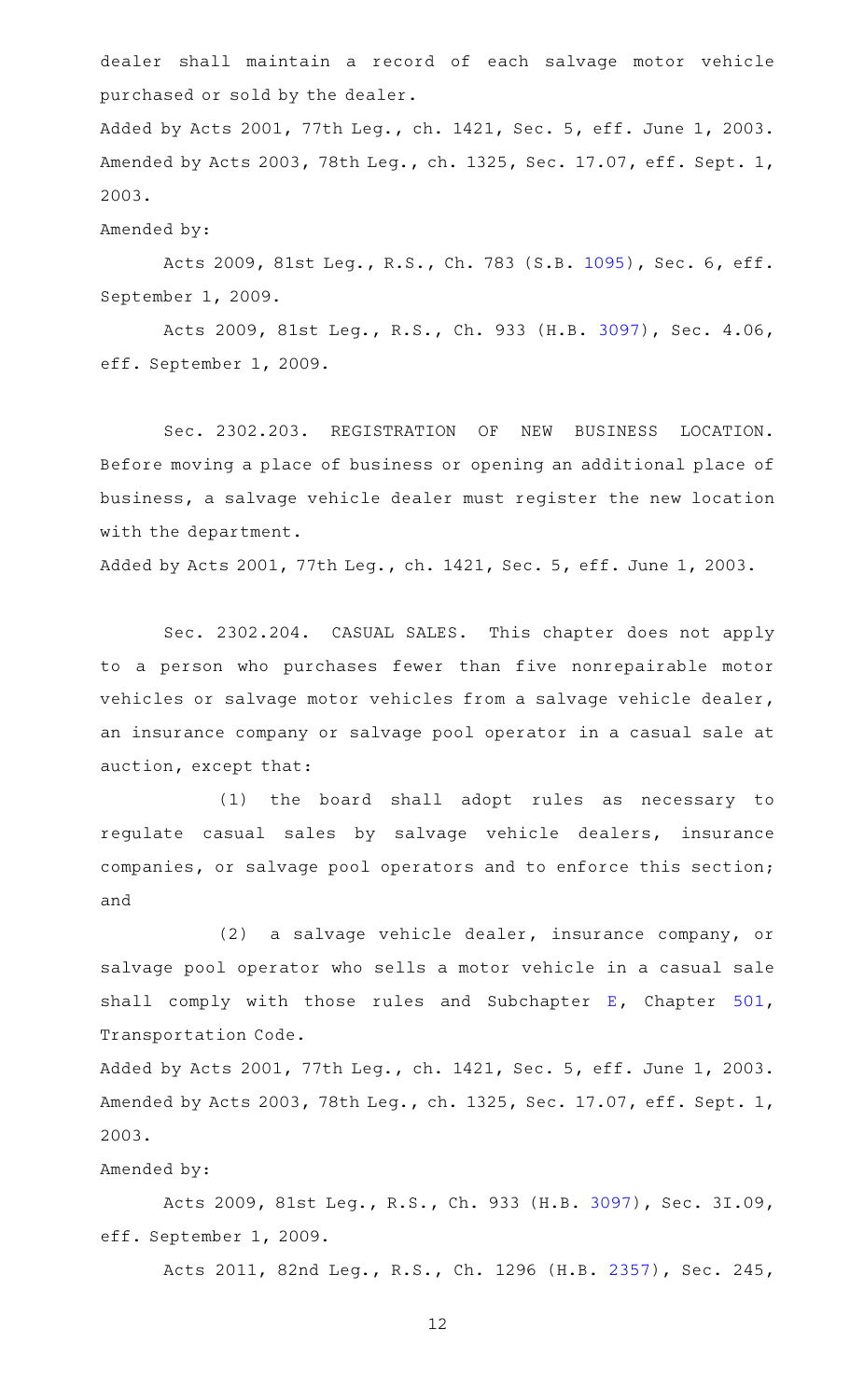eff. January 1, 2012.

Sec. 2302.205. DUTY OF METAL RECYCLER. A metal recycler who purchases a motor vehicle shall submit a regular certificate of title or a nonrepairable or salvage vehicle title or comparable out-of-state ownership document to the department and comply with Subchapter [E](http://www.statutes.legis.state.tx.us/GetStatute.aspx?Code=TN&Value=501.091), Chapter [501](http://www.statutes.legis.state.tx.us/GetStatute.aspx?Code=TN&Value=501), Transportation Code.

Added by Acts 2001, 77th Leg., ch. 1421, Sec. 5, eff. June 1, 2003. Amended by Acts 2003, 78th Leg., ch. 1325, Sec. 17.07, eff. Sept. 1, 2003.

# SUBCHAPTER F. ADDITIONAL DUTIES OF SALVAGE VEHICLE DEALER IN CONNECTION WITH MOTOR VEHICLE COMPONENT PARTS

Sec. 2302.251. DEFINITIONS. In this subchapter:

(1) "Component part" means a major component part as defined in Section [501.091,](http://www.statutes.legis.state.tx.us/GetStatute.aspx?Code=TN&Value=501.091) Transportation Code, or a minor component part.

(2) "Interior component part" means a seat or radio of a motor vehicle.

(3) "Minor component part" means an interior component part, a special accessory part, or a motor vehicle part that displays or should display one or more of the following:

 $(A)$  a federal safety certificate;

 $(B)$  a motor number;

(C) a serial number or a derivative; or

(D) a manufacturer's permanent vehicle identification number or a derivative.

(4) "Special accessory part" means a tire, wheel, tailgate, or removable glass top of a motor vehicle. Added by Acts 2001, 77th Leg., ch. 1421, Sec. 5, eff. June 1, 2003. Amended by Acts 2003, 78th Leg., ch. 1325, Sec. 17.07, eff. Sept. 1, 2003.

Sec. 2302.252. REMOVAL OF LICENSE PLATES; INVENTORY. (a) Immediately on receipt of a motor vehicle, a salvage vehicle dealer shall remove any unexpired license plates from the vehicle and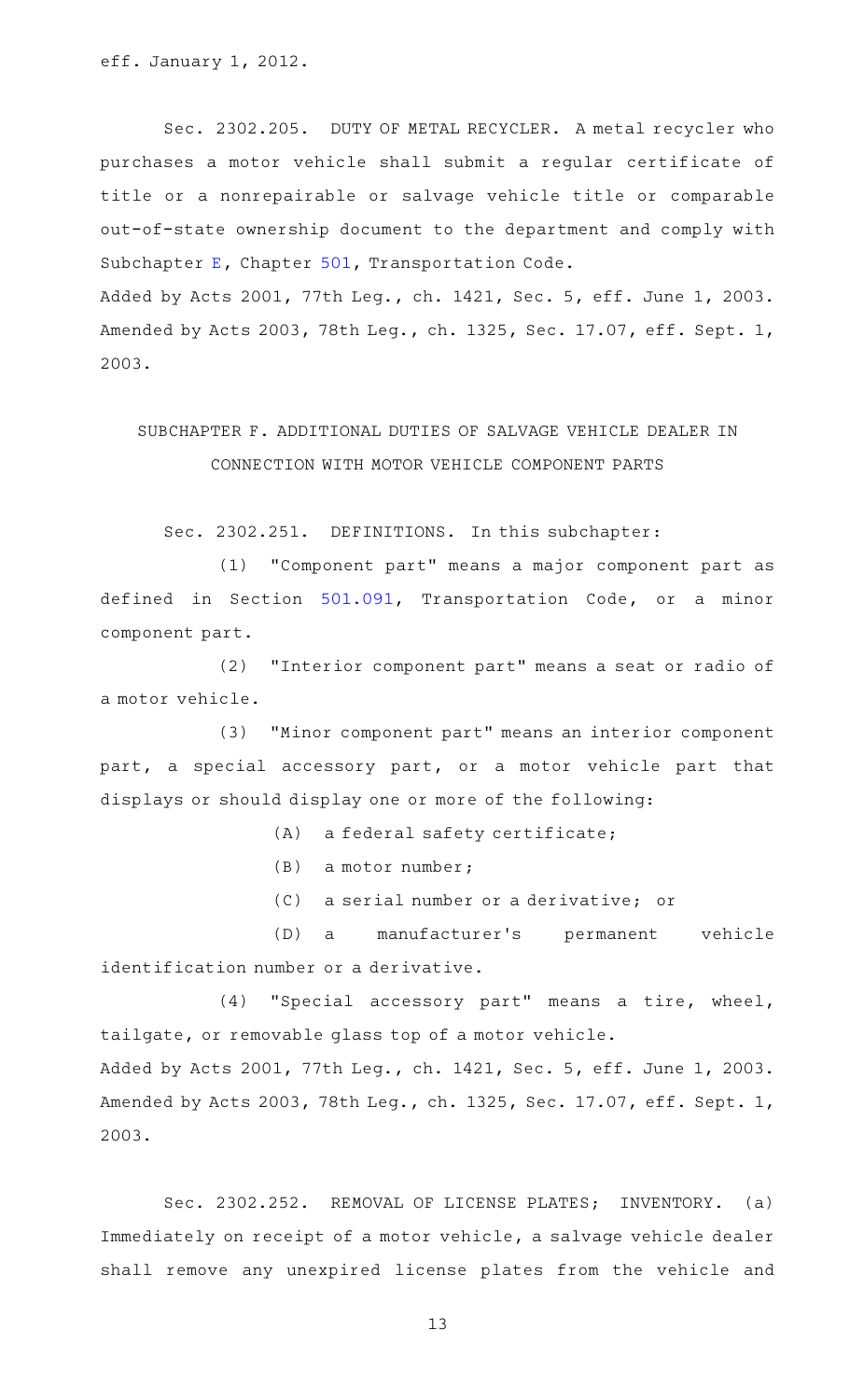place the license plates in a secure, locked place.

(b) A salvage vehicle dealer shall maintain on a form provided by the department an inventory of unexpired license plates removed under Subsection (a). The inventory must include:

(1) each license plate number;

(2) the make of the motor vehicle from which the license plate was removed;

(3) the motor number of that vehicle; and

 $(4)$  the vehicle identification number of that vehicle. Added by Acts 2001, 77th Leg., ch. 1421, Sec. 5, eff. June 1, 2003.

Sec. 2302.254. RECORD OF PURCHASE; INVENTORY OF PARTS. (a) A salvage vehicle dealer shall keep an accurate and legible inventory of each used component part purchased by or delivered to the dealer. The inventory must contain a record of each part that includes:

 $(1)$  the date of purchase or delivery;

 $(2)$  the name, age, address, sex, and driver's license number of the seller and a legible photocopy of the seller 's driver 's license;

(3) the license plate number of the motor vehicle in which the part was delivered;

 $(4)$  a complete description of the part, including the type of material and, if applicable, the make, model, color, and size of the part; and

(5) the vehicle identification number of the motor vehicle from which the part was removed.

(b) Instead of the information required by Subsection  $(a)$ , a salvage vehicle dealer may record:

(1) the name of the person who sold the part or the motor vehicle from which the part was obtained; and

(2) the Texas certificate of inventory number or the federal taxpayer identification number of that person.

(c) The department shall prescribe the form of the record required under Subsection (a) and shall make the form available to salvage vehicle dealers.

(d) This section does not apply to: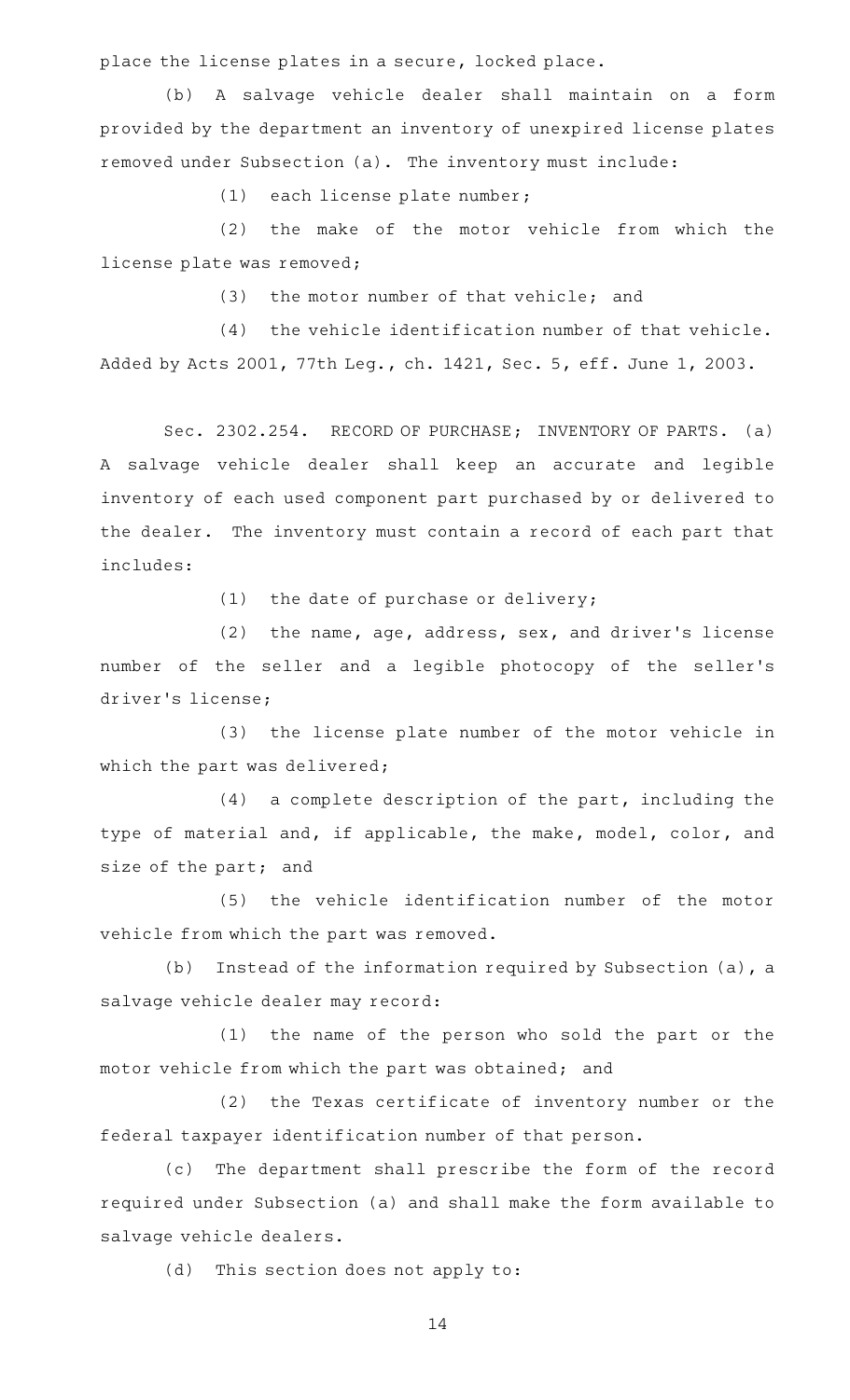(1) an interior component part or special accessory part that is from a motor vehicle more than 10 years of age; or

(2) a part delivered to a salvage vehicle dealer by a commercial freight line or commercial carrier.

Added by Acts 2001, 77th Leg., ch. 1421, Sec. 5, eff. June 1, 2003.

Sec. 2302.255. ASSIGNMENT OF INVENTORY NUMBER. (a) A salvage vehicle dealer shall:

(1) assign a unique inventory number to each transaction in which the dealer purchases or takes delivery of a component part;

(2) attach the unique inventory number to each component part the dealer obtains in the transaction; and

(3) retain each component part in its original condition on the business premises of the dealer for at least three calendar days, excluding Sundays, after the date the dealer obtains the part.

(b) An inventory number attached to a component part under Subsection (a) may not be removed while the part remains in the inventory of the salvage vehicle dealer.

(c) A salvage vehicle dealer shall record a component part on an affidavit bill of sale if:

(1) the component part does not have a vehicle identification number or the vehicle identification number has been removed; or

(2) the vehicle identification number of the vehicle from which the component part was removed is not available.

(d) The department shall prescribe and make available the form for the affidavit bill of sale.

(e) This section does not apply to the purchase by a salvage vehicle dealer of a nonoperational engine, transmission, or rear axle assembly from another salvage vehicle dealer or an automotive-related business.

Added by Acts 2001, 77th Leg., ch. 1421, Sec. 5, eff. June 1, 2003.

Sec. 2302.256. MAINTENANCE OF RECORDS. A salvage vehicle dealer shall keep a record required under this subchapter on a form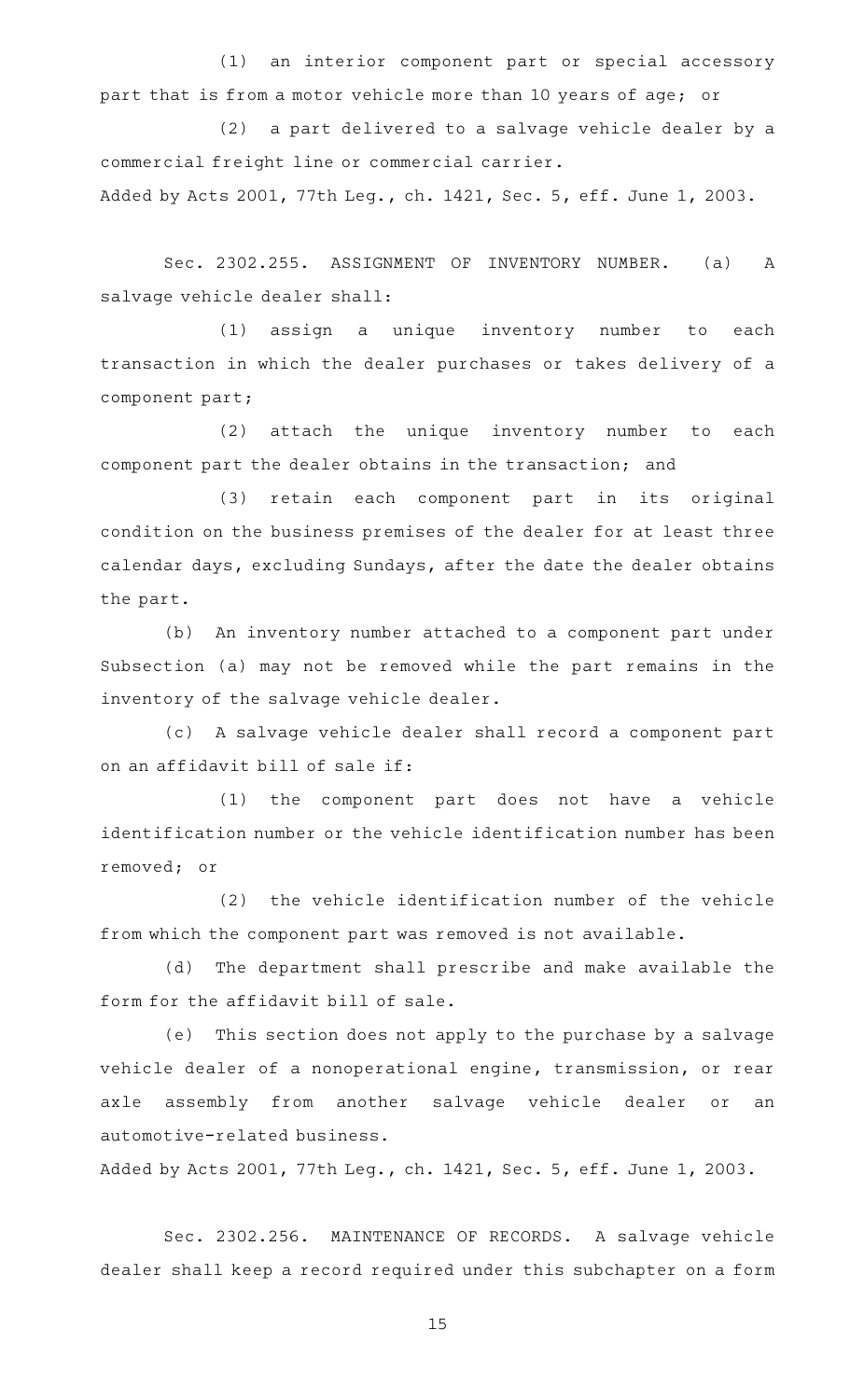prescribed by the department. The dealer shall maintain two copies of each record required under this subchapter until the first anniversary of the date the dealer sells or disposes of the item for which the record is maintained.

Added by Acts 2001, 77th Leg., ch. 1421, Sec. 5, eff. June 1, 2003.

Sec. 2302.257. SURRENDER OF CERTAIN DOCUMENTS OR LICENSE PLATES. (a) On demand, a salvage vehicle dealer shall surrender to the department for cancellation a certificate of title or authority, sales receipt or transfer document, license plate, or inventory list that the dealer is required to possess or maintain.

(b) The department shall provide a signed receipt for a surrendered certificate of title or license plate. Added by Acts 2001, 77th Leg., ch. 1421, Sec. 5, eff. June 1, 2003.

Sec. 2302.258. INSPECTION OF RECORDS. (a) A peace officer at any reasonable time may inspect a record required to be maintained under this subchapter, including an inventory record and affidavit bill of sale.

(b) On demand of a peace officer, a salvage vehicle dealer shall give to the officer a copy of a record required to be maintained under this subchapter.

(c)AAA peace officer may inspect the inventory on the premises of a salvage vehicle dealer at any reasonable time in order to verify, check, or audit the records required to be maintained under this subchapter.

(d) A salvage vehicle dealer or an employee of the dealer shall allow and may not interfere with a peace officer 's inspection of the dealer 's inventory, premises, or required inventory records or affidavit bills of sale.

Added by Acts 2001, 77th Leg., ch. 1421, Sec. 5, eff. June 1, 2003.

SUBCHAPTER G. MOTOR VEHICLE SALVAGE YARDS IN CERTAIN COUNTIES

Sec. 2302.301. APPLICATION OF SUBCHAPTER. This subchapter applies only to a motor vehicle salvage yard located in a county with a population of 2.8 million or more.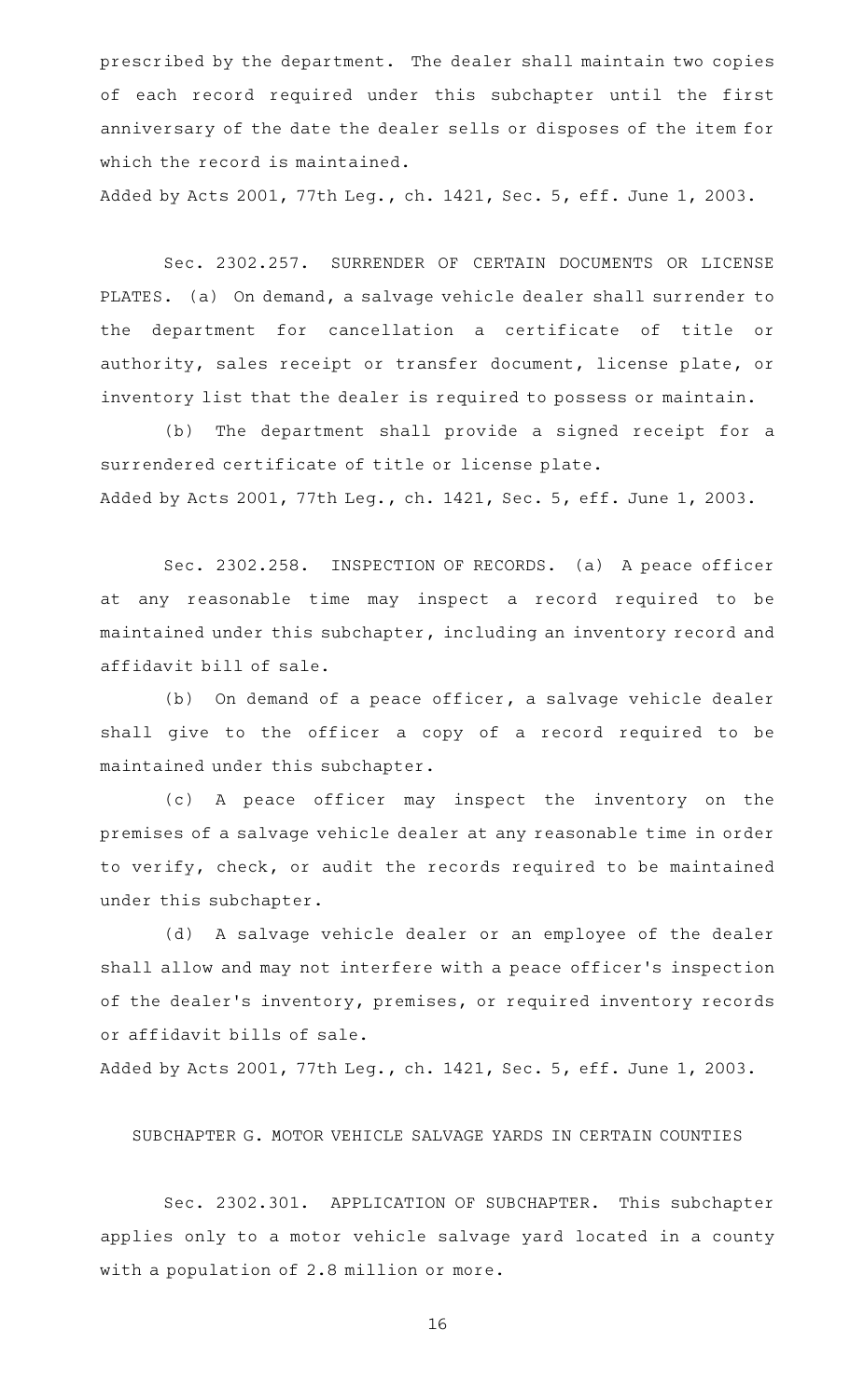Added by Acts 2001, 77th Leg., ch. 1421, Sec. 5, eff. June 1, 2003.

Sec. 2302.302. LIMITS ON OPERATION OF HEAVY MACHINERY. (a) A salvage vehicle dealer may not operate heavy machinery in a motor vehicle salvage yard between the hours of 7 p.m. of one day and 7 a.m. of the following day.

(b) This section does not apply to conduct necessary to a sale or purchase by the dealer.

Added by Acts 2001, 77th Leg., ch. 1421, Sec. 5, eff. June 1, 2003. Amended by Acts 2003, 78th Leg., ch. 1325, Sec. 17.07, eff. Sept. 1, 2003.

# SUBCHAPTER H. PENALTIES AND ENFORCEMENT

Sec. 2302.351. INJUNCTIONS. (a) The prosecutor in the county where a motor vehicle salvage yard is located or the city attorney in the municipality where the salvage yard is located may bring suit to enjoin for a period of less than one year a violation of this chapter.

(b) If a salvage vehicle dealer or an employee of the dealer acting in the course of employment is convicted of more than one offense under Section [2302.353](http://www.statutes.legis.state.tx.us/GetStatute.aspx?Code=OC&Value=2302.353)(a), the district attorney for a county in which the dealer 's salvage business is located may bring an action in that county to enjoin the dealer 's business operations for a period of at least one year.

(c) An action under Subsection (b) must be brought in the name of the state. If judgment is in favor of the state, the court shall:

(1) enjoin the dealer from maintaining or participating in the business of a salvage vehicle dealer for a definite period of at least one year or indefinitely, as determined by the court; and

(2) order that the dealer's place of business be closed for the same period.

Added by Acts 2001, 77th Leg., ch. 1421, Sec. 5, eff. June 1, 2003. Amended by Acts 2003, 78th Leg., ch. 1325, Sec. 17.07, eff. Sept. 1, 2003.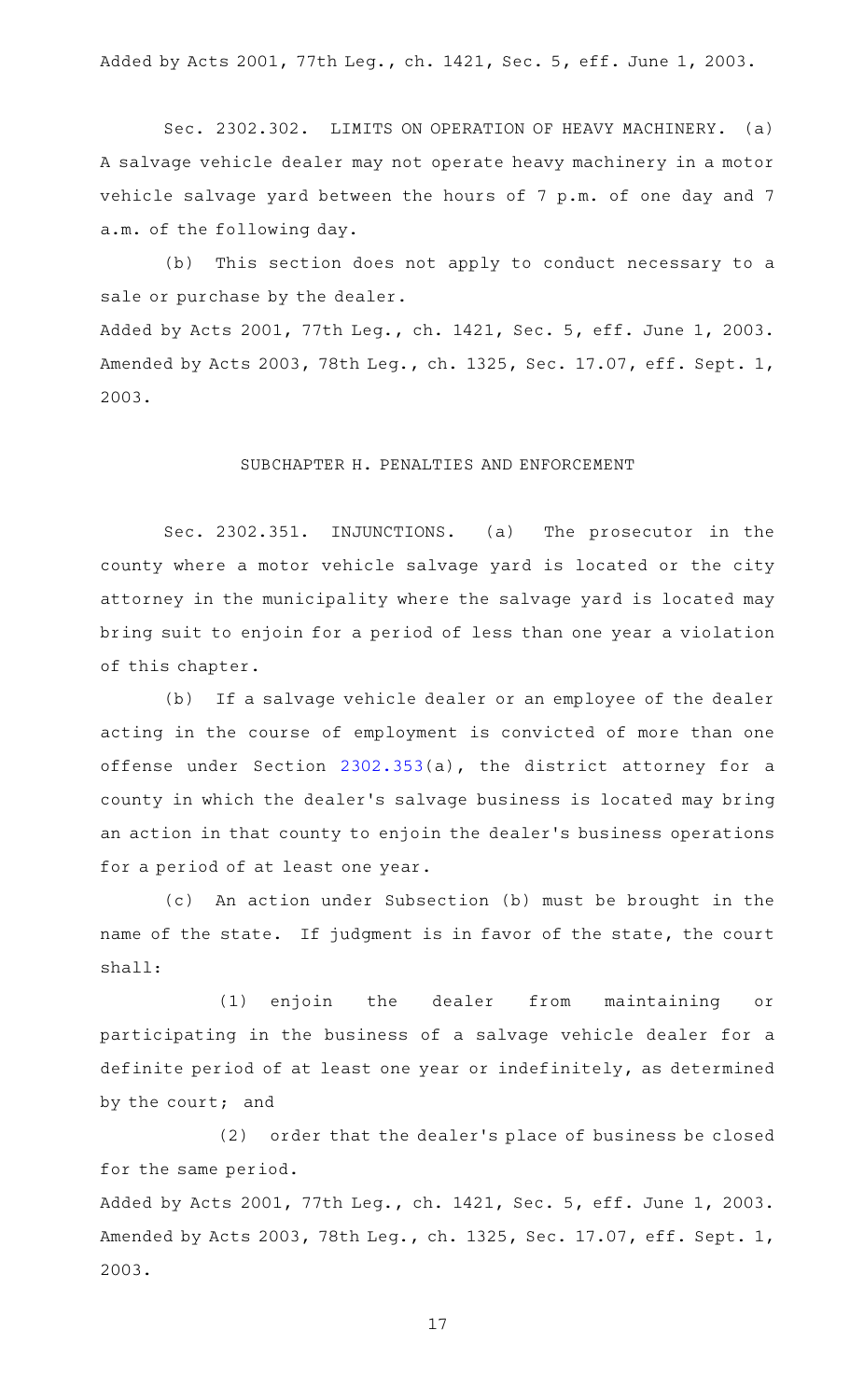Amended by:

Acts 2019, 86th Leg., R.S., Ch. 594 (S.B. [604](http://www.legis.state.tx.us/tlodocs/86R/billtext/html/SB00604F.HTM)), Sec. 2.11, eff. September 1, 2019.

Sec. 2302.353. OFFENSES. (a) A person commits an offense if the person knowingly violates:

(1) a provision of this chapter other than Subchapter G; or

 $(2)$  a rule adopted under a provision of this chapter other than Subchapter G.

(b) A person commits an offense if the person knowingly violates Subchapter G.

(c) An offense under Subsection (a) is a Class A misdemeanor unless it is shown on the trial of the offense that the defendant has been previously convicted of an offense under that subsection, in which event the offense is punishable as a state jail felony.

(d) An offense under Subsection (b) is a Class C misdemeanor.

Added by Acts 2001, 77th Leg., ch. 1421, Sec. 5, eff. June 1, 2003. Amended by Acts 2003, 78th Leg., ch. 1325, Sec. 17.07, eff. Sept. 1, 2003.

Sec. 2302.354. ADMINISTRATIVE PENALTY. (a) The department may impose an administrative penalty against a person licensed under this chapter who violates this chapter or a rule or order adopted under this chapter.

(b) The penalty may not be less than \$50 or more than  $$1,000$ , and each day a violation continues or occurs is a separate violation for the purpose of imposing a penalty. The amount of the penalty shall be based on:

 $(1)$  the seriousness of the violation, including the nature, circumstances, extent, and gravity of the violation;

- $(2)$  the economic harm caused by the violation;
- (3) the history of previous violations;
- $(4)$  the amount necessary to deter a future violation;
- (5) efforts to correct the violation; and
- (6) any other matter that justice requires.